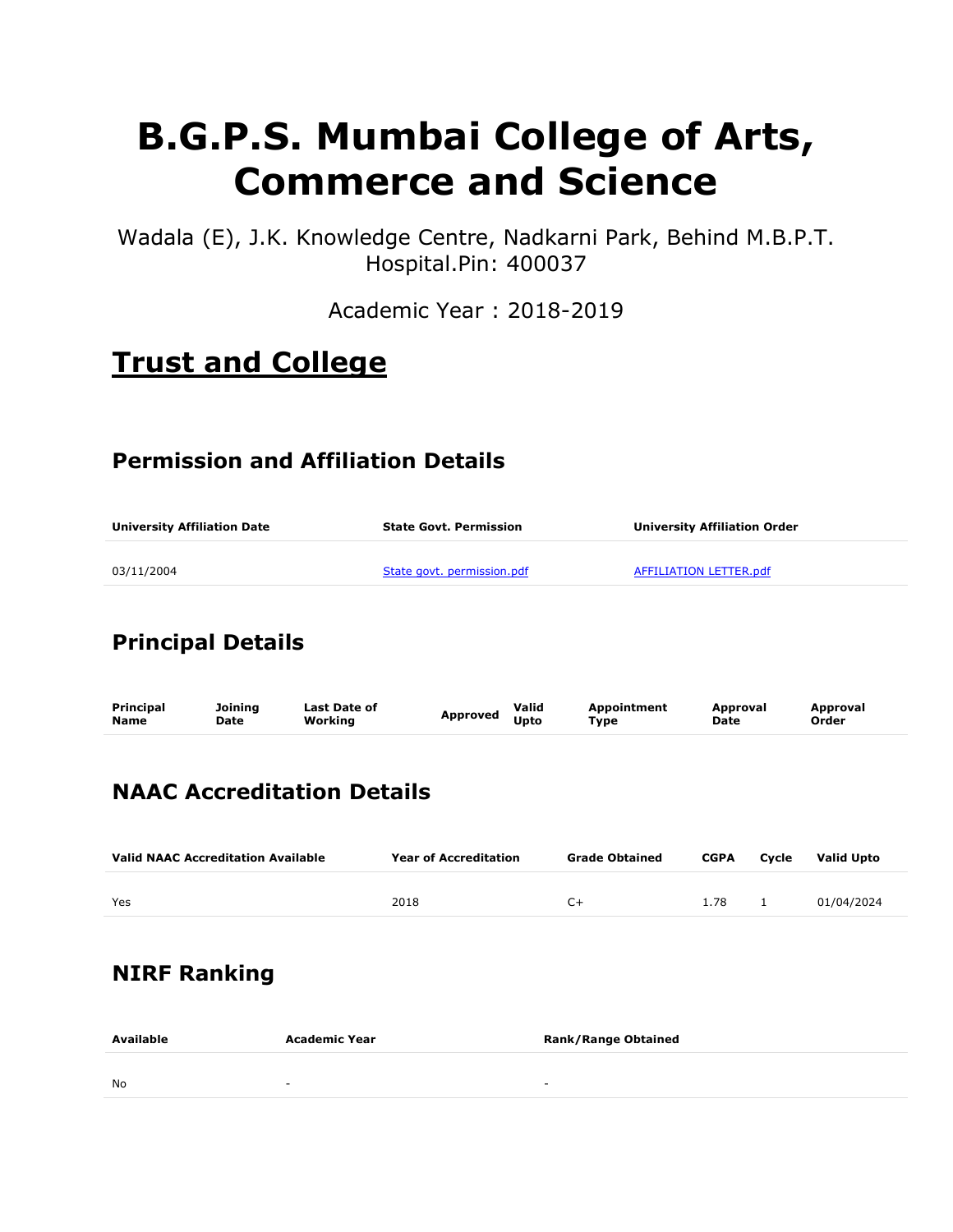### Financial Details

| <b>Financial Year</b> | <b>Value Type</b> | Value (LPA) | <b>Audited Balance Sheet</b> |  |  |
|-----------------------|-------------------|-------------|------------------------------|--|--|
| 2018-2019             | Deficit           | 620.00      | 2019.pdf                     |  |  |
|                       |                   |             |                              |  |  |

### Fund Generation

| <b>Initiative</b> | Academic Year | <b>Funding Agency</b> | Amount (LPA) | <b>Utilization Certificate</b> |  |
|-------------------|---------------|-----------------------|--------------|--------------------------------|--|
| Self finance      | 2018-2019     | Tution fees           | 128.00       | 2019.pdf                       |  |

### **Conferences**

# Autonomy Details

Autonomous

No

# **Programmes**

### Faculty and Program Details

| <b>Faculty</b>           | Program<br>Level | <b>Program Name</b>          | Program<br><b>Duration</b><br>(years) | <b>Approved</b><br><b>Program Fee</b> | <b>Fee Approval</b><br>Order             | <b>Approved In</b><br><b>Take Capacity</b> |
|--------------------------|------------------|------------------------------|---------------------------------------|---------------------------------------|------------------------------------------|--------------------------------------------|
| Commerce &<br>Management | UG               | <b>BCom</b>                  | 3                                     | 12000                                 | 2018-19.xlsx                             | 720                                        |
| Commerce &<br>Management | UG               | <b>BMS</b>                   | 3                                     | 24500                                 | <b>BMS 2018-19.xlsx</b>                  | 180                                        |
| Science &<br>Technology  | UG               | <b>BSc Bio</b><br>Technology | 3                                     | 22500                                 | <b>Fee Structure</b><br>2018-19 BIO.xlsx | 180                                        |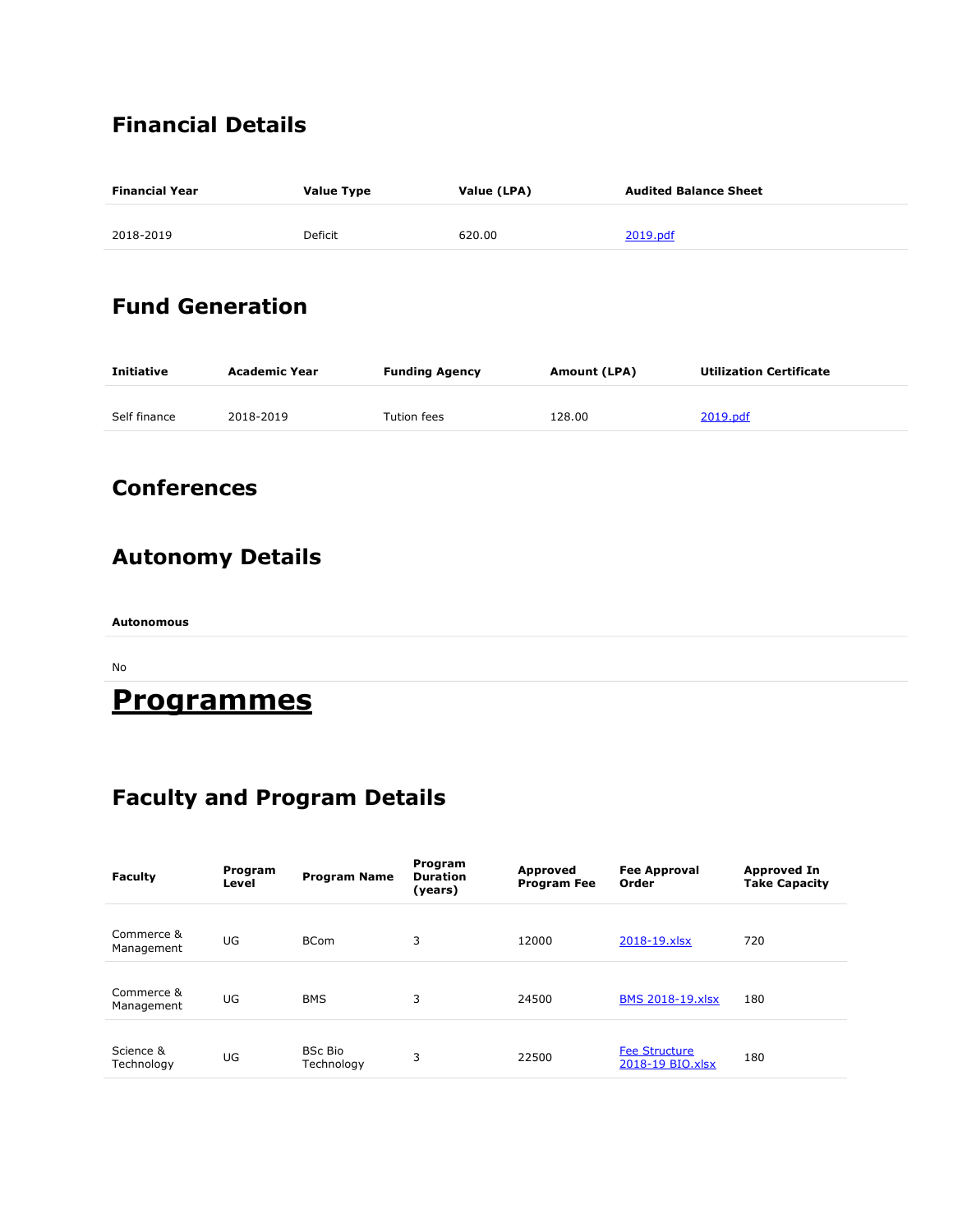| <b>Faculty</b>           | Program<br>Level | <b>Program Name</b>                  | Program<br><b>Duration</b><br>(years) | <b>Approved</b><br><b>Program Fee</b> | <b>Fee Approval</b><br>Order               | <b>Approved In</b><br><b>Take Capacity</b> |
|--------------------------|------------------|--------------------------------------|---------------------------------------|---------------------------------------|--------------------------------------------|--------------------------------------------|
| Science &<br>Technology  | UG               | <b>BSc Computer</b><br>Science       | 3                                     | 24500                                 | <b>Fee Structure</b><br>2018-19 CS.xlsx    | 180                                        |
| Science &<br>Technology  | UG               | <b>BSc Information</b><br>Technology | 3                                     | 25500                                 | <b>Fee Structure of</b><br>2018-19 IT.xlsx | 360                                        |
| Commerce &<br>Management | UG               | <b>BCom</b>                          | 3                                     | 10500                                 | 2017-18.xlsx                               | 720                                        |
| Commerce &<br>Management | UG               | <b>BCom</b>                          | 3                                     | 11000                                 | 2016-17.xlsx                               | 720                                        |
| Commerce &<br>Management | UG               | <b>BMS</b>                           | 3                                     | 24000                                 | <b>BMS 2017-18.xlsx</b>                    | 180                                        |
| Commerce &<br>Management | UG               | <b>BMS</b>                           | 3                                     | 23000                                 | <b>BMS 2016-17.xlsx</b>                    | 180                                        |
| Science &<br>Technology  | UG               | <b>BSc Computer</b><br>Science       | 3                                     | 24000                                 | <b>Fee Structure</b><br>2017-18 CS.xlsx    | 180                                        |
| Science &<br>Technology  | UG               | <b>BSc Bio</b><br>Technology         | 3                                     | 22000                                 | <b>Fee Structure</b><br>2017-18 BIO.xlsx   | 180                                        |
| Science &<br>Technology  | UG               | <b>BSc Information</b><br>Technology | 3                                     | 25000                                 | <b>Fee Structure</b><br>2017-18 IT.xlsx    | 360                                        |
| Science &<br>Technology  | UG               | <b>BSc Computer</b><br>Science       | 3                                     | 23600                                 | <b>FEE STRUCTURE</b><br>2016-17 CS.xlsx    | 180                                        |
| Science &<br>Technology  | UG               | <b>BSc Information</b><br>Technology | 3                                     | 24600                                 | <b>Fee Structure</b><br>2016-17 IT.xlsx    | 360                                        |
| Science &<br>Technology  | UG               | <b>BSc Bio</b><br>Technology         | 3                                     | 21600                                 | <b>FEE STRUCTURE</b><br>2016-17 BIO.xlsx   | 180                                        |

### NBA Accreditation Details

| <b>Valid NBA Accreditation Available</b> | Academic Year | Program | Makrs  | <b>Valid Upto</b> |
|------------------------------------------|---------------|---------|--------|-------------------|
|                                          |               |         |        |                   |
| No                                       |               | $\sim$  | $\sim$ | $\sim$            |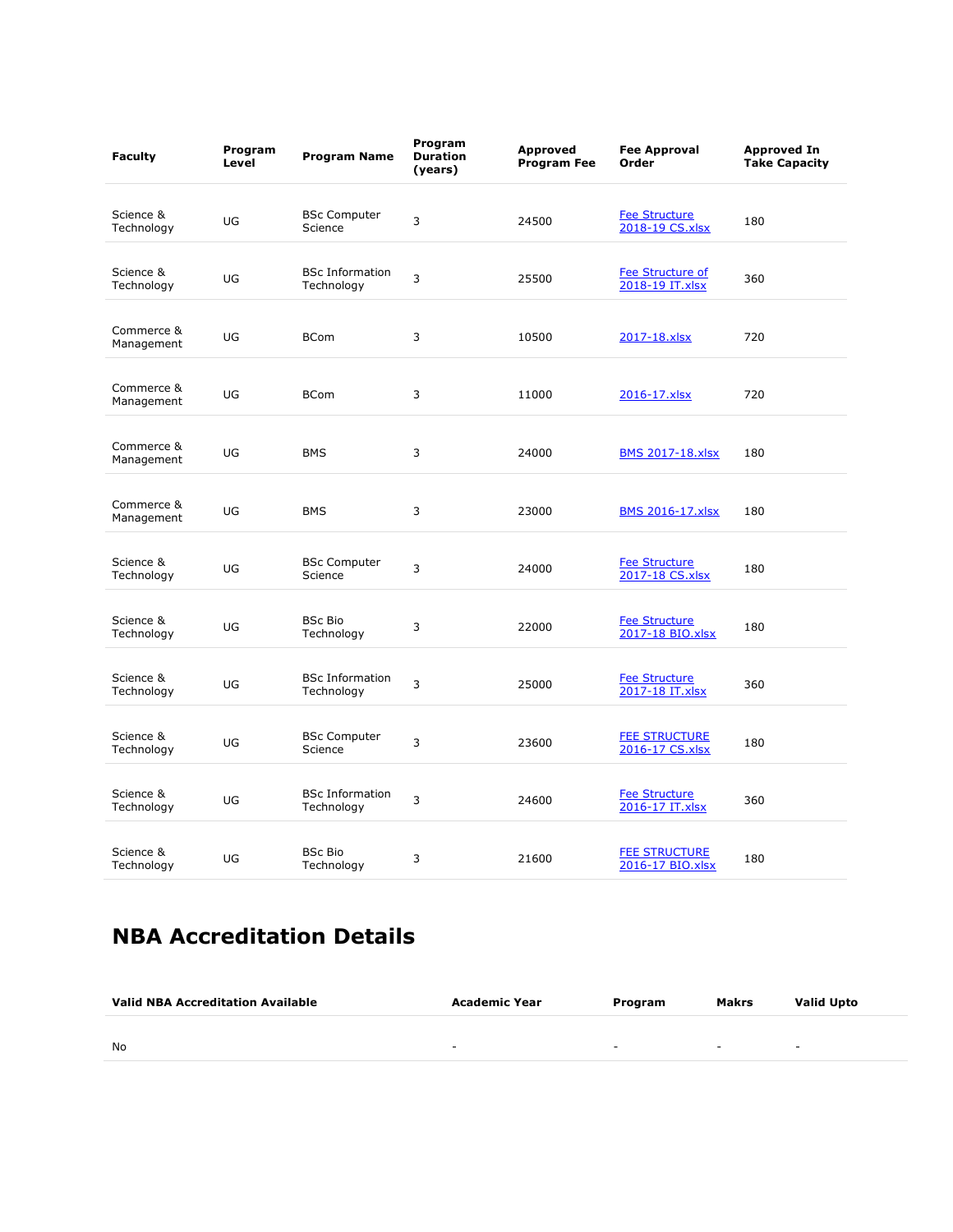### Application and Admission

| Academ<br>ic Year | on<br>Received |     |  |  |  |                                                             | Person<br>with<br>Disabili<br>tv | d<br>Force<br>s | Arme Kashmi<br>ri<br>Migrant C<br>s | <b>ESB</b> |
|-------------------|----------------|-----|--|--|--|-------------------------------------------------------------|----------------------------------|-----------------|-------------------------------------|------------|
| 2018-<br>2019     | 725            | 725 |  |  |  | 552 167 $\begin{matrix} 3 \\ 0 \end{matrix}$ 0 31 7 0 449 0 |                                  |                 |                                     |            |

# Student Progression

| Academic<br>Year | <b>Enrolled in</b><br><b>Final Year</b> | Appeared<br>for Final<br>Exam | Passed<br><b>Final</b><br>Exam | Securing<br>O Grade | <b>Securing A</b><br><b>Plus Grade</b> | Securing<br>A Grade | <b>Securing B</b><br><b>Plus Grade</b> | <b>Securing B</b><br>and Below<br>Grade |
|------------------|-----------------------------------------|-------------------------------|--------------------------------|---------------------|----------------------------------------|---------------------|----------------------------------------|-----------------------------------------|
| 2018-2019        | 245                                     | 245                           | 180                            | 10                  | 22                                     | 36                  | 54                                     | 58                                      |

### Other Program Details

| Academic<br>Year | Program | Approval<br><b>Date</b> | Approval<br>Order | Program<br><b>Duration</b><br>(years) | Program<br>Fee | Approved<br><b>Intake</b><br>Capacity | Application<br>Received | <b>Student</b><br><b>Admitted</b> |
|------------------|---------|-------------------------|-------------------|---------------------------------------|----------------|---------------------------------------|-------------------------|-----------------------------------|
| 2018-2019        |         | 01/01/1970              | nil.xlsx          |                                       |                |                                       |                         |                                   |
|                  |         |                         |                   |                                       |                |                                       |                         |                                   |

# **Teaching Faculty**

| <b>Name</b>                              | Gende<br>r | <b>Joining</b><br><b>Date</b> | <b>Last Date</b><br>of<br>Working | <b>Qualificatio</b><br>n | Subject         | <b>Years of</b><br><b>Approved</b><br><b>Teaching</b><br><b>Experienc</b><br>e | <b>Designatio</b><br>n | <b>Mobile</b>  |
|------------------------------------------|------------|-------------------------------|-----------------------------------|--------------------------|-----------------|--------------------------------------------------------------------------------|------------------------|----------------|
| Ms. Moksha<br>Mahendra<br>Savla          | Female     | 11/08/201<br>8                |                                   | PG                       | Accountancy     | 0                                                                              | Assistant<br>Professor | 887974350<br>3 |
| Ms. Draksha<br>Safadar<br>khan           | Female     | 20/09/201<br>3                |                                   | PG                       | <b>COMMERCE</b> | 0                                                                              | Assistant<br>Professor | 992052484<br>7 |
| Ms. Roshelle<br>Netania<br><b>Salins</b> | Female     | 09/07/201<br>8                |                                   | PG                       | <b>COMMERCE</b> | $\mathbf 0$                                                                    | Assistant<br>Professor | 887950837<br>5 |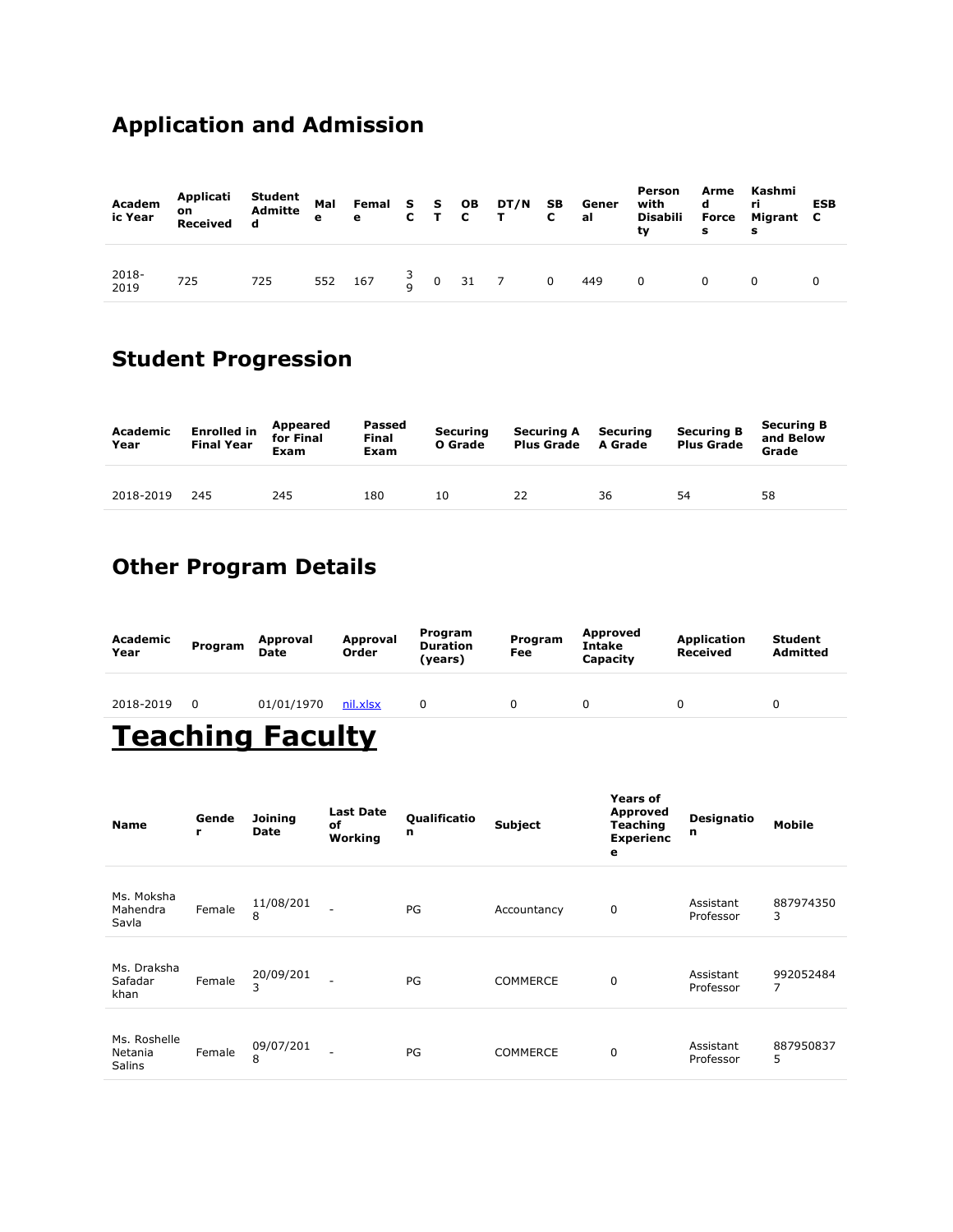| <b>Name</b>                              | Gende<br>r | Joining<br><b>Date</b>      | <b>Last Date</b><br>of<br>Working | Qualificatio<br>n | Subject                                  | <b>Years of</b><br><b>Approved</b><br>Teaching<br><b>Experienc</b><br>е | <b>Designatio</b><br>n | <b>Mobile</b>  |
|------------------------------------------|------------|-----------------------------|-----------------------------------|-------------------|------------------------------------------|-------------------------------------------------------------------------|------------------------|----------------|
| Ms.<br>Madhura<br>Shirish<br>Vilekar     | Female     | 20/08/201<br>8              |                                   | PG                | <b>COMMERCE</b>                          | 0                                                                       | Assistant<br>Professor | 845183493<br>5 |
| Ms. Sanjana<br>Shridhar<br>Khaire        | Female     | 15/12/201<br>8              |                                   | PG                | COMMERCE                                 | 0                                                                       | Assistant<br>Professor | 982143200<br>8 |
| Ms. Shweta<br>Vijay<br>Shirgaonkar       | Female     | 01/06/201<br>8              |                                   | PG                | COMMERCE                                 | 0                                                                       | Assistant<br>Professor | 982029253<br>3 |
| Ms. Anil<br>Vasant<br>Gaikawad           | Male       | 15/01/200<br>9              |                                   | PG                | <b>COMMERCE</b>                          | 0                                                                       | Assistant<br>Professor | 850730130<br>1 |
| Mr. Aniket<br>Ashok<br>Sonsurkar         | Male       | 15/12/201<br>8              |                                   | PG                | <b>COMMERCE</b>                          | 0                                                                       | Assistant<br>Professor | 702132810<br>8 |
| Ms.<br>Inbprema<br>Sritharan             | Female     | 23/06/201<br>4              |                                   | UG                | Electronics and<br>Telecommunicatio<br>n | 0                                                                       | Assistant<br>Professor | 902240308<br>3 |
| Mr.<br>Sanjaykuma<br>r Pralhad<br>Kamble | Male       | 07/07/200<br>7              |                                   | PG                | Computer Science                         | 0                                                                       | Assistant<br>Professor | 959412302      |
| Mr. Arun<br>Pralhad<br>Lingade           | Male       | 07/07/200<br>7              |                                   | PG                | Mathematics                              | 0                                                                       | Assistant<br>Professor | 809774700<br>4 |
| Mr. Prasad<br>Janardhan<br>Randive       | Male       | 07/07/200<br>$\overline{7}$ |                                   | M.Phil.           | Library &<br>Information<br>Science      | 0                                                                       | Librarian              | 889840475<br>2 |
| Ms. Susum<br>Chandram<br>Raidas          | Female     | 05/02/201<br>8              |                                   | PG                | Bio Technology                           | 0                                                                       | Assistant<br>Professor | 704522371<br>9 |
| Ms. Shaina<br>Sharif<br>Ahmed<br>Shaikh  | Female     | 15/07/201<br>8              |                                   | PG                | Bio Technology                           | 0                                                                       | Assistant<br>Professor | 876711099<br>6 |
| Ms. Pradnya<br>Uttam<br>Kadam            | Female     | 04/02/201<br>5              | 31/08/201<br>9                    | $\mathsf{PG}$     | COMMERCE                                 | 0                                                                       | Assistant<br>Professor | 976936491<br>6 |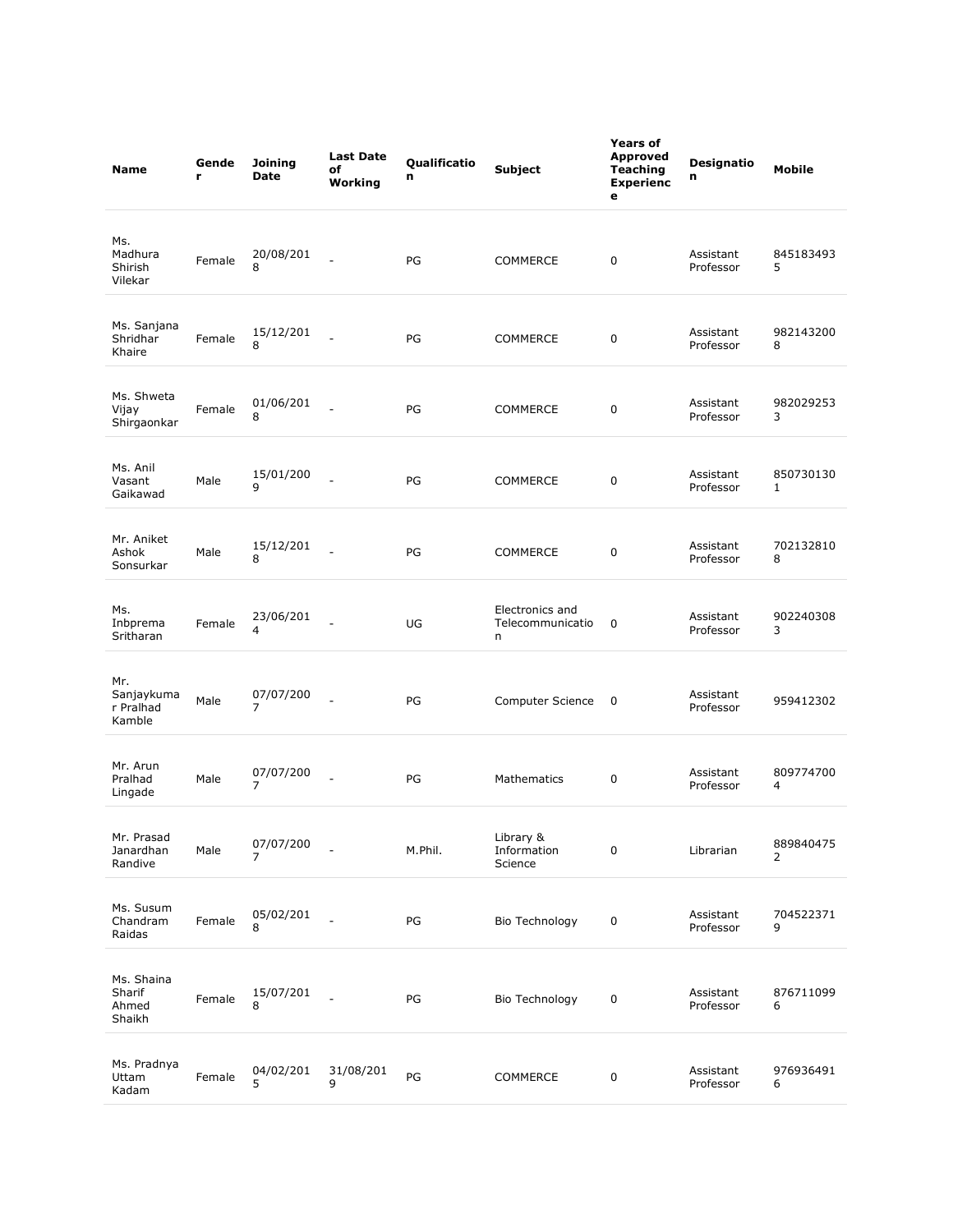| <b>Name</b>                              | Gende<br>r | <b>Joining</b><br><b>Date</b> | <b>Last Date</b><br>of<br>Working | <b>Qualificatio</b><br>n | Subject                   | <b>Years of</b><br><b>Approved</b><br><b>Teaching</b><br><b>Experienc</b><br>e | <b>Designatio</b><br>n | Mobile                      |
|------------------------------------------|------------|-------------------------------|-----------------------------------|--------------------------|---------------------------|--------------------------------------------------------------------------------|------------------------|-----------------------------|
| Ms.<br>Mahalakshm<br>i Bharat<br>Nadar   | Female     | 08/09/201<br>7                | 19/04/201<br>9                    | PG                       | <b>COMMERCE</b>           | 0                                                                              | Assistant<br>Professor | 915214458<br>6              |
| Ms.<br>Vaishnavi<br>Shreemant<br>Veerkar | Female     | 01/06/201<br>8                | 31/10/201<br>9                    | PG                       | Computer Science          | 0                                                                              | Assistant<br>Professor | 932675019<br>7              |
| Mr. sandeep<br>popat<br>jadhav           | Male       | 16/06/200<br>8                | 01/06/201<br>8                    | PG                       | Computer Science          | 0                                                                              | Assistant<br>Professor | 983245687<br>7              |
| Ms. Rupali<br>Ashok<br>Dodke             | Female     | 15/07/201<br>3                | 01/06/201<br>8                    | PG                       | Accountancy               | 0                                                                              | Assistant<br>Professor | 982023564<br>8              |
| Ms. Rupali<br>Sharad<br>Sarang           | Female     | 15/07/201<br>3                | 01/06/201<br>8                    | PG                       | Bio Technology            | 0                                                                              | Assistant<br>Professor | 985641256<br>3              |
| Mr. Vijay<br>krishnadev<br>Dubey         | Female     | 11/12/201<br>4                | 01/06/201<br>8                    | PG                       | Accountancy               | 0                                                                              | Assistant<br>Professor | 985642589<br>5              |
| Ms. Swathi<br>Nagesh<br>Rapolu           | Other      | 07/01/201<br>3                | 01/06/201<br>8                    | PG                       | <b>COMMERCE</b>           | $\mathbf 0$                                                                    | Assistant<br>Professor | 982023121<br>$\overline{4}$ |
| Ms.<br>Madhumati<br>Sannuram<br>Bhardwaj | Female     | 18/07/201<br>6                | 01/06/201<br>8                    | PG                       | Information<br>Technology | 0                                                                              | Assistant<br>Professor | 982912124<br>5              |
| Ms. Rupali<br>Ramesh<br>Pagare           | Female     | 23/06/201<br>4                | 01/06/201<br>8                    | PG                       | <b>COMMERCE</b>           | $\mathbf 0$                                                                    | Assistant<br>Professor | 996932658<br>9              |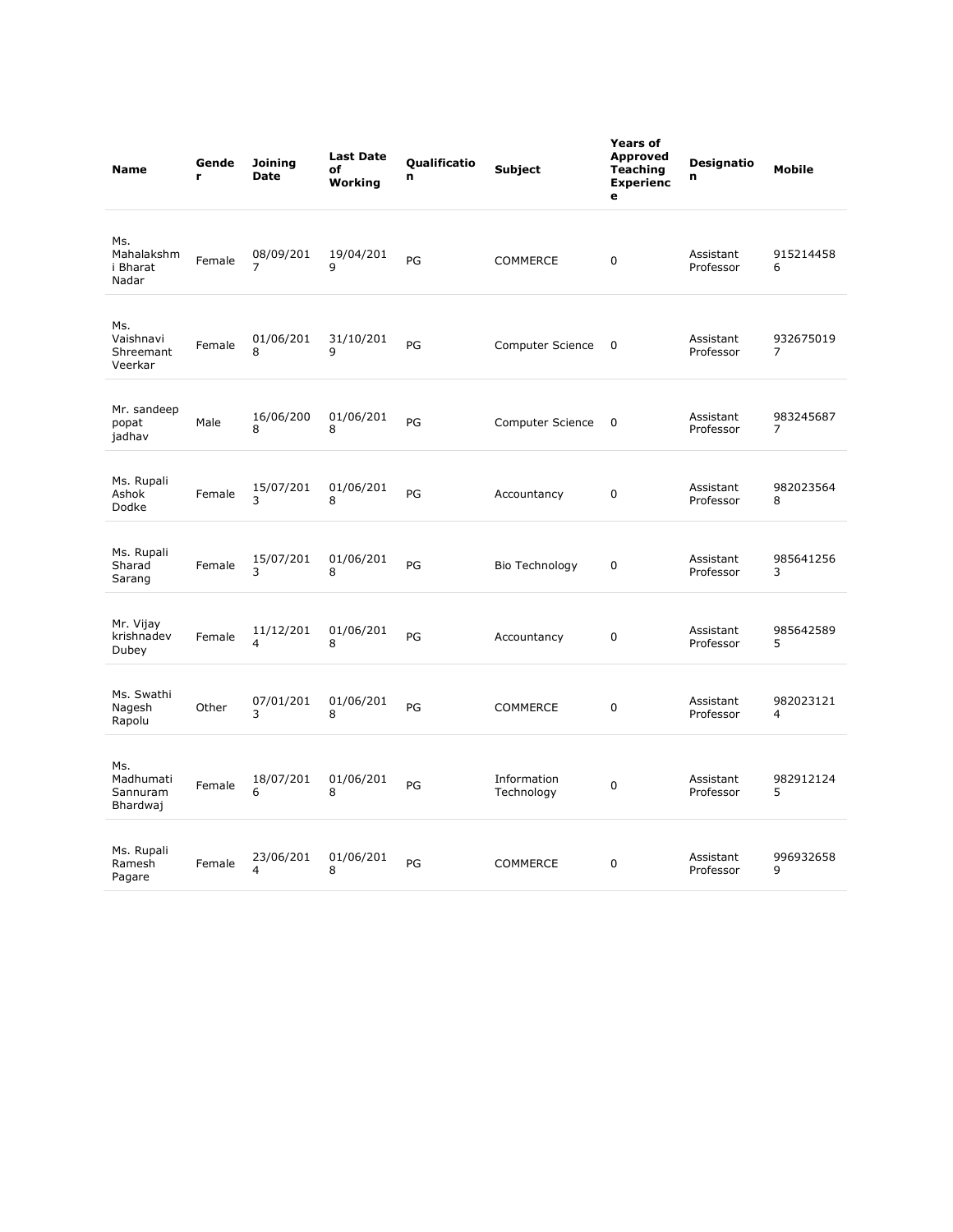# **Student Participation**

### Student Achievements

| <b>Student Name</b>    | <b>Batch</b> | <b>Area of Achievement</b> | <b>Achievement Level</b> | <b>Event Name</b> |
|------------------------|--------------|----------------------------|--------------------------|-------------------|
| Nikita Bansode         | 2018-2019    | Sports & Extracurricular   | College                  | Badminton         |
| Sheetal Kamble         | 2018-2019    | Sports & Extracurricular   | College                  | Badminton         |
| Shraddha Bodhare       | 2018-2019    | Sports & Extracurricular   | College                  | Badminton         |
| Rahul Arote            | 2018-2019    | Sports & Extracurricular   | College                  | Badminton         |
| Shubham Gupta          | 2018-2019    | Sports & Extracurricular   | College                  | Chess             |
| Abhijeet Jaiswar       | 2018-2019    | Sports & Extracurricular   | College                  | Chess             |
| Deepshikha Vishwakarma | 2018-2019    | Sports & Extracurricular   | College                  | Carom             |
| Patel Zeeshan          | 2018-2019    | Sports & Extracurricular   | College                  | Carom             |
| Nirnay Thorat          | 2018-2019    | Sports & Extracurricular   | College                  | Carom (Single)    |
| Vijaykant Yadav        | 2018-2019    | Sports & Extracurricular   | College                  | Open Cricket      |
| Hidayat Khan           | 2018-2019    | Sports & Extracurricular   | College                  | Open Cricket      |
| Siddhesh Kadam         | 2018-2019    | Sports & Extracurricular   | College                  | Open Cricket      |
| Akash Rawlo            | 2018-2019    | Sports & Extracurricular   | College                  | Open Cricket      |
| Salman Ansari          | 2018-2019    | Sports & Extracurricular   | College                  | Open Cricket      |
| Dharmesh Padhiyar      | 2018-2019    | Sports & Extracurricular   | College                  | Open Cricket      |
| Parvez Sheikh          | 2018-2019    | Sports & Extracurricular   | College                  | Open Cricket      |
| Arbaz Patel            | 2018-2019    | Sports & Extracurricular   | College                  | Open Cricket      |
| Asad Khan              | 2018-2019    | Sports & Extracurricular   | College                  | Open Cricket      |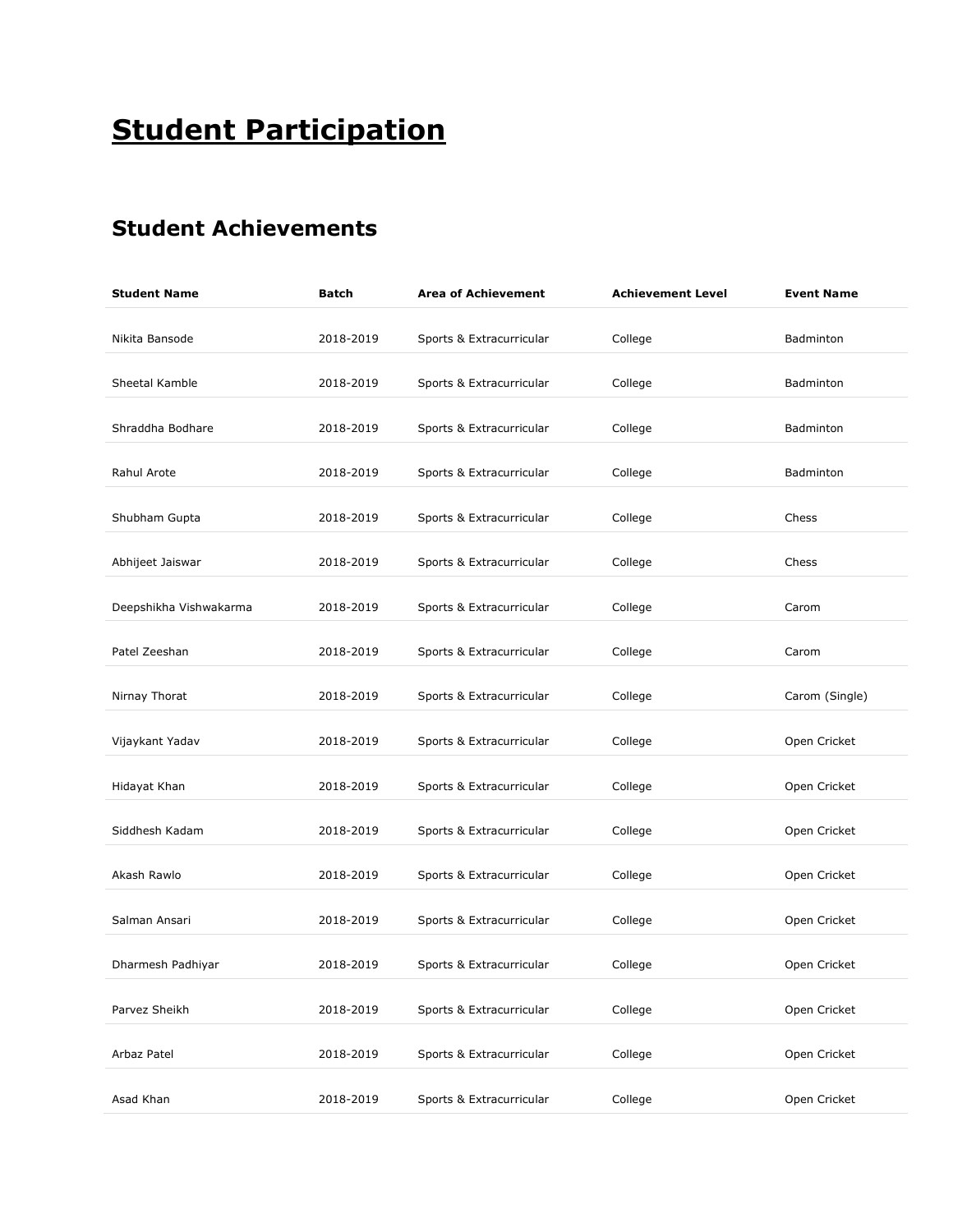| <b>Student Name</b>  | <b>Batch</b> | <b>Area of Achievement</b> | <b>Achievement Level</b> | <b>Event Name</b>  |
|----------------------|--------------|----------------------------|--------------------------|--------------------|
| Nimish Tambe         | 2018-2019    | Sports & Extracurricular   | College                  | Open Cricket       |
| Venkatesh Akula      | 2018-2019    | Sports & Extracurricular   | College                  | Open Cricket       |
| Rahul Arote          | 2018-2019    | Sports & Extracurricular   | College                  | Open Cricket       |
| Suraj Singh          | 2018-2019    | Sports & Extracurricular   | College                  | Open Cricket       |
| Sairaj Mundey        | 2018-2019    | Sports & Extracurricular   | College                  | Open Cricket       |
| Mohd. Imran Chuvihar | 2018-2019    | Sports & Extracurricular   | College                  | <b>Box Cricket</b> |

# Placement and Alumni

#### Placement Data

| Academic  | <b>Students Opted for</b> | <b>Students</b> | Min Salarv    | Max Salary    | Avg Salary    | <b>Median Salarv</b> |
|-----------|---------------------------|-----------------|---------------|---------------|---------------|----------------------|
| Year      | <b>Placement Process</b>  | Placed          | Offered (LPA) | Offered (LPA) | Offered (LPA) | <b>Offered (LPA)</b> |
| 2018-2019 | 46                        | 18              | 1.40          | 2.40          | 1.90          | 1.90                 |

### Eminent Alumni Members

| <b>Name</b>              | <b>Year of Graduation</b> | Organization              | Designation / Area of |
|--------------------------|---------------------------|---------------------------|-----------------------|
|                          |                           |                           |                       |
| Khan Saif Ali Ashraf Ali | 2017                      | Kotak Mahindra Bank       | Assitant Manager      |
| Shoeb Shaikh             | 2017                      | <b>TECH MBS</b>           | Advisor               |
| Neson Nadar              | 2017                      | TATA CONSULTANCY SERVICES | Associate             |
| Hemant Kishor Soni       | 2017                      | <b>SIMSREE</b>            | Student               |
| Moolya Ajit Krishnappa   | 2017                      | HPFC securities. Itd      | Executive             |
| Singh Narendra Gordhan   | 2017                      | Adhikari coaching classes | Professor             |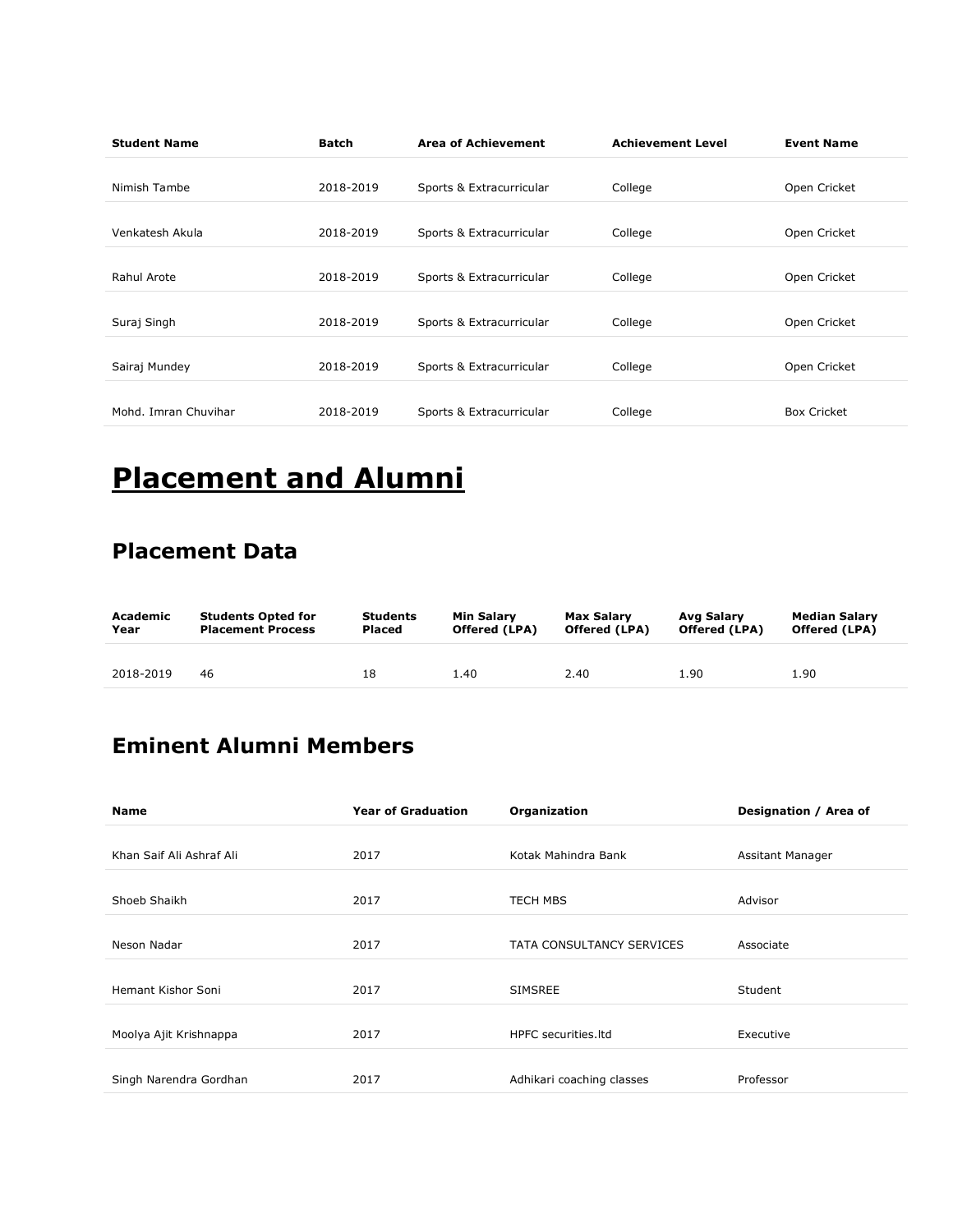| <b>Name</b>                   | <b>Year of Graduation</b> | Organization                   | Designation / Area of   |
|-------------------------------|---------------------------|--------------------------------|-------------------------|
| Aveis Sayyed Shabbir          | 2018                      | V. Care Diagnostic Health Care | Sale Executive          |
| Dakshata Dayanand Raute       | 2018                      | Amruts Software Pvt.Ltd.       | Data Research           |
| Sathiya Priya Sengan Yadav    | 2018                      | <b>IBM</b>                     | <b>Trade Practioner</b> |
| Nadar Karthikeyan Kaviarasan  | 2018                      | Vimla Engineering              | Assitant Manager        |
| Mahadik Tushar Hemant         | 2018                      | <b>Business</b>                | <b>Self Business</b>    |
| Mohammad Imran Khan           | 2018                      | Bhushan Khot & Co.             | Accountant              |
| Sharmila Surendra Maharana    | 2018                      | Edocs solutions Ltd.           | Operator                |
| Lavkesh Raghunath Vishwakarma | 2018                      | Cipla Ltd                      | Auditor                 |
| Gupta Ankit Anil              | 2018                      | <b>ICICI Bank</b>              | <b>Back Office</b>      |
|                               |                           |                                |                         |

# Examination and Results

#### Examination Committee Members

#### Examination Commitee

| <b>Examination Committee Members</b> | <b>Designation</b> |
|--------------------------------------|--------------------|
| Mr. Sanjaykumar Pralhad Kamble       | Chairperson        |
| Mr. Arun Pralhad Lingade             | Member             |
| Ms. Draksha Safadar khan             | Member             |
| Ms. Anil Vasant Gaikawad             | Member             |
| Ms. Shweta Vijay Shirgaonkar         | Member             |
| Ms. Pradnya Uttam Kadam              | Member             |

#### UMIC Commitee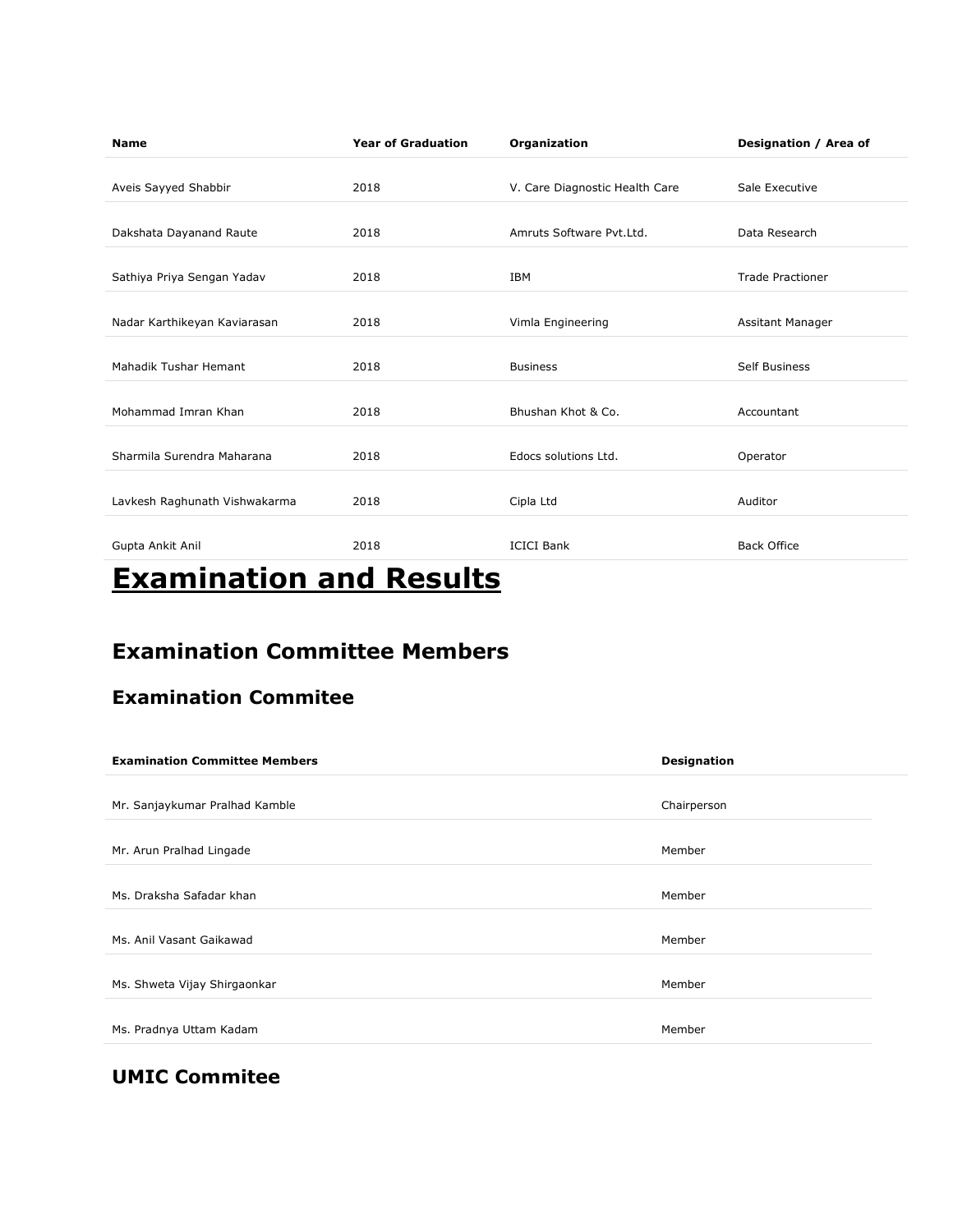| <b>UMIC Committee Members</b>  | Designation |
|--------------------------------|-------------|
| Mr. Sanjaykumar Pralhad Kamble | Chairperson |
| Ms. Draksha Safadar khan       | Member      |
| Mr. Arun Pralhad Lingade       | Member      |

### Unfair Means Details

| Academic Year | <b>Unfair Means by Students</b> | <b>Unfair Means by Teachers</b> | <b>Unfair Means by Admin Staff</b> |
|---------------|---------------------------------|---------------------------------|------------------------------------|
| 2018-2019     |                                 |                                 |                                    |

### Internal Compliance Committee

| <b>Name</b>                 | <b>Academic Year</b> | <b>Designation</b> |
|-----------------------------|----------------------|--------------------|
| Mr. Arun Pralhad Lingade    | 2018-2019            | Convener           |
| Ms. Roshelle Netania Salins | 2018-2019            | Member             |
| Ms. Moksha Mahendra Savla   | 2018-2019            | Member             |
| Ms. Sanjana Shridhar Khaire | 2018-2019            | Member             |

### College Development Committee

| <b>Name</b>                   | <b>Designation</b> | <b>Academic Year</b> | <b>Minutes</b>                    |
|-------------------------------|--------------------|----------------------|-----------------------------------|
| Mr. Jagnnath Khanderao Jadhav | Convener           | 2018-2019            | New Doc 2020-01-16 12.49.37 2.pdf |
| Mr. Vikrant Jagnnath Jadhav   | Member             | 2018-2019            |                                   |
| Mr. Arun Pralhad Lingade      | Member             | 2018-2019            |                                   |
| Ms. Draksha Safdar Khan       | Member             | 2018-2019            | ۰                                 |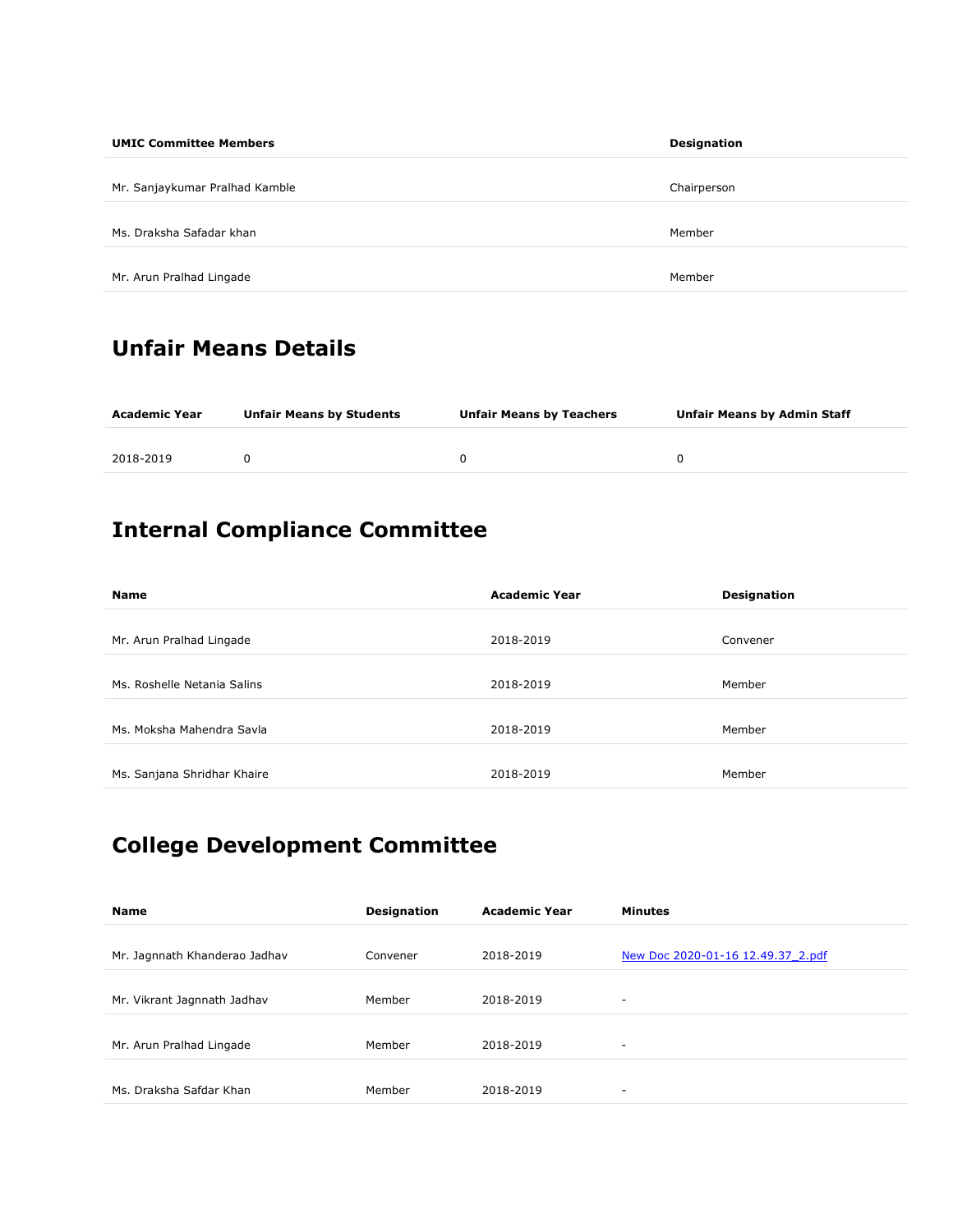| 2018-2019<br>Mr. Anil V. Gaikwad<br>Member<br>$\sim$ | Name | Designation | <b>Academic Year</b> | Minutes |
|------------------------------------------------------|------|-------------|----------------------|---------|
|                                                      |      |             |                      |         |

# Internal Quality Assurance Cell

| <b>Name</b>                    | <b>Designation</b> | <b>Academic Year</b> | <b>Minutes</b>                    |
|--------------------------------|--------------------|----------------------|-----------------------------------|
| Mr. Jagnnath Khanderao Jadhav  | Convener           | 2018-2019            | New Doc 2020-01-16 12.49.37_3.pdf |
| Mr. Anil Vasant Gaikwad        | Member             | 2018-2019            |                                   |
| Mr. Sudhakar Acharya           | Member             | 2018-2019            |                                   |
| Ms. Draksha Safadar Khan       | Member             | 2018-2019            |                                   |
| Ms. Shweta Vijay Shirgaonkar   | Member             | 2018-2019            |                                   |
| Mr. Arun Pralhad Lingade       | Member             | 2018-2019            |                                   |
| Mr. Sanjaykumar Pralhad Kamble | Member             | 2018-2019            |                                   |
| Mr. Mahendra Gacche            | Member             | 2018-2019            |                                   |
| Mr. Prakhash Shinde            | Member             | 2018-2019            |                                   |
| Mr. Prasad Janardhan Randive   | Member             | 2018-2019            |                                   |
| Mr. Dharmesh Parmar            | Member             | 2018-2019            |                                   |
| Mr. Prakash Hingroni           | Member             | 2018-2019            |                                   |
| Mr. Hemant Soni                | Member             | 2018-2019            |                                   |
| Dr. Pratibha                   | Member             | 2018-2019            |                                   |

### Results Declaration

| Academic | Exam | <b>Total Examination</b> | <b>Results Declared with</b> | <b>Results Declared with in</b> | <b>Results Declared Post</b> |
|----------|------|--------------------------|------------------------------|---------------------------------|------------------------------|
| Year     | Term | Conducted                | in 30 Days                   | 30-45 Days                      | 45 Days                      |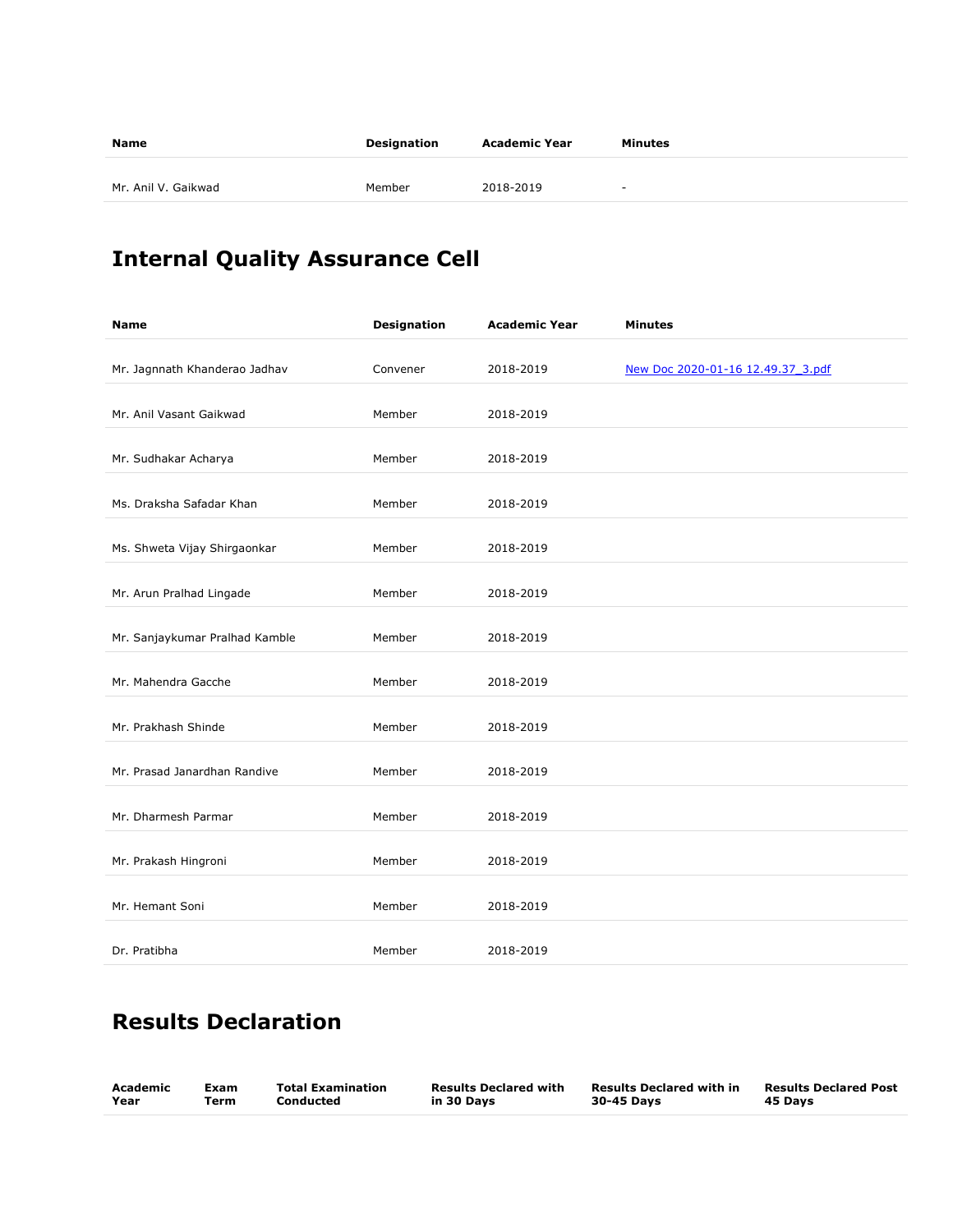| Academic<br>Year | Exam<br>Term   | <b>Total Examination</b><br><b>Conducted</b> | <b>Results Declared with</b><br>in 30 Days | <b>Results Declared with in</b><br>30-45 Days | <b>Results Declared Post</b><br>45 Days |
|------------------|----------------|----------------------------------------------|--------------------------------------------|-----------------------------------------------|-----------------------------------------|
| 2018-2019        | First Half     | -6                                           | 30                                         | 0                                             | 0                                       |
| 2018-2019        | Second<br>Half | 6                                            | 30                                         | 0                                             | 0                                       |

# **Infrastructure**

#### Land Details

| <b>Land Ownership</b> | Land Area(sq mtrs) |
|-----------------------|--------------------|
|                       |                    |
| Government Leased     | 8460               |

### Building Details

| <b>Ownership Name</b> | <b>Total Completed Builtup Area(Sq. Mtrs)</b> | <b>Total No of Rooms</b> | Area of Room        |
|-----------------------|-----------------------------------------------|--------------------------|---------------------|
| Leased                | 7288                                          |                          | number of rooms.pdf |

### Facility-Wise Information

| <b>Facility-Wise Information</b> | Available | Details (Nos) | <b>Equipped With UGC Mandated Infrastructure</b> | Land Area(sq mtrs) |
|----------------------------------|-----------|---------------|--------------------------------------------------|--------------------|
|                                  |           |               |                                                  |                    |
| Principal Cabin                  | Yes       |               | Yes                                              | 46                 |
|                                  |           |               |                                                  |                    |
| Library                          | Yes       |               | Yes                                              | 92                 |
|                                  |           |               |                                                  |                    |
| Laboratories                     | Yes       | 4             | <b>Yes</b>                                       | 390                |
|                                  |           |               |                                                  |                    |
| <b>Gens Toilet</b>               | Yes       |               | Yes                                              | 54                 |